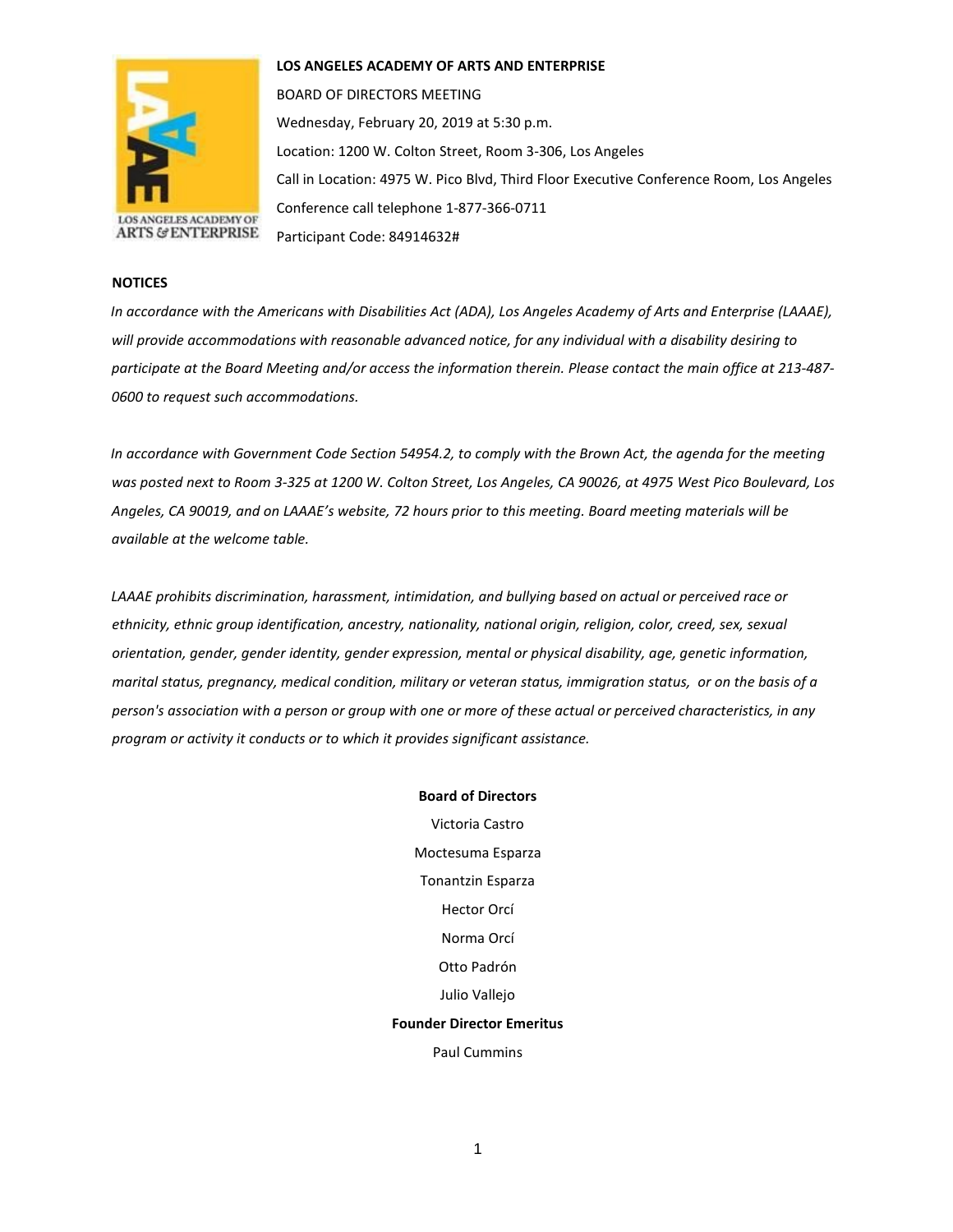Los Angeles Academy of Arts and Enterprise Board of Directors Meeting continued

## **AGENDA**

- 1. Welcome Call to Order Roll Call Establish Quorum
- 2. Approval of Agenda
- 3. Stakeholder Update
- 4. Public Comment
- 5. Approval of Previous Meeting Minutes
- 6. Principal Update
	- a. Enrollment Update
		- i. Vision and Hearing Screening Outcomes
	- b. Academic Update
		- i. College Board AP Five-Year School Score Summary (2014 2018) Review
	- c. Dashboard Presentation
	- d. Arts
	- e. Students of the Month
		- i. Lifelong Learners: Febe Rivera
		- ii. Academic Achievers: Ashley Aguilar
		- iii. Artists and Entrepreneurs: Adrianne Torres
		- iv. Advocates for Social Change: Bryan Lopez Izaguirre
		- v. Effective Communicators: Laura Vasquez
- 7. Consent Agenda
	- a. Ratification of First Interim Charter School Certification
	- b. Adoption of Second Interim Charter School Certification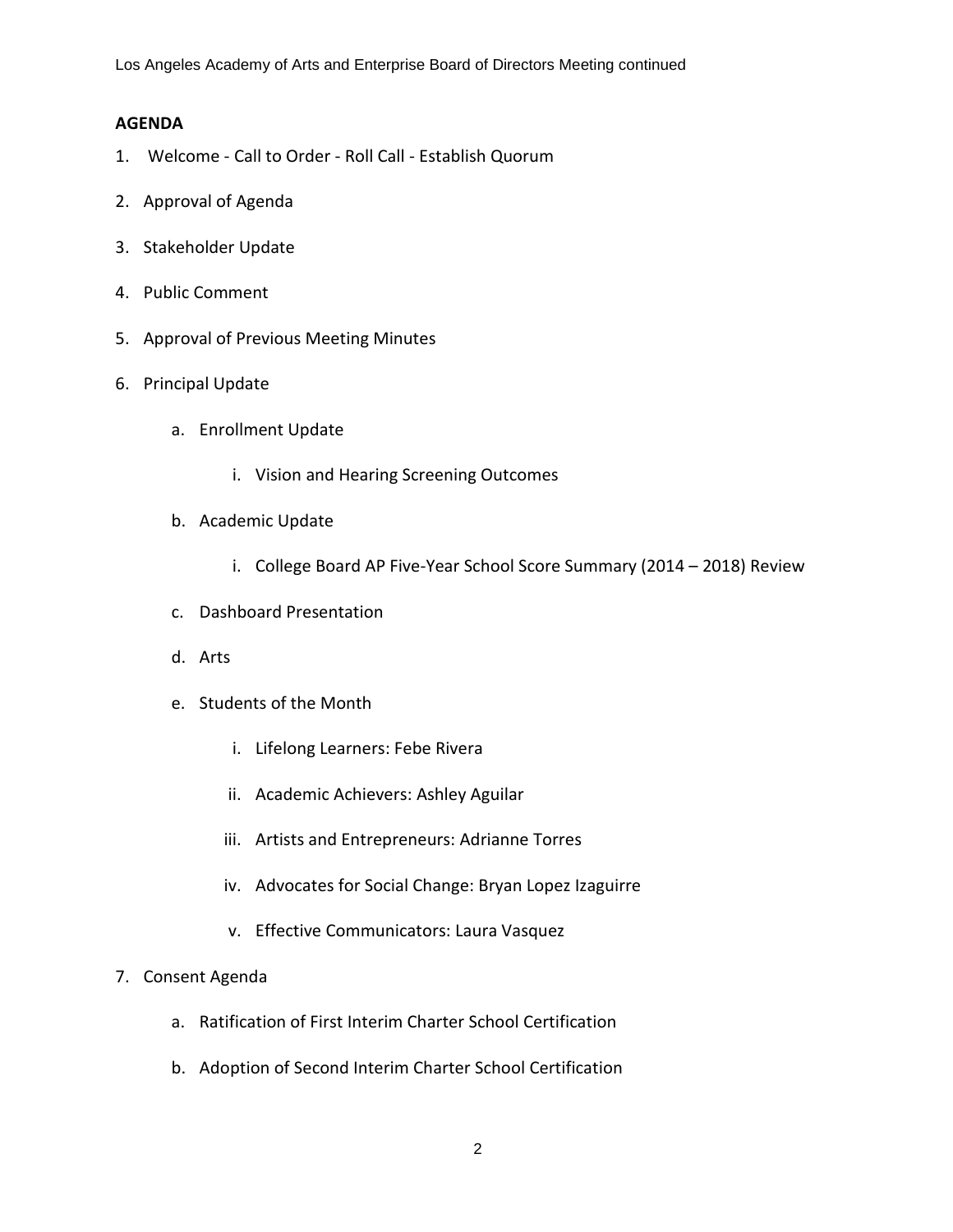- c. Ratification of Lease with Hewlett Packard Enterprise for 120 HP Chromebooks and 2 Bretford Carts
- d. Ratification of Catering Sales Event Agreement with Doubletree by Hilton for 2019 Prom
- e. Ratification of Memorandum of Understanding with Centro Del Pueblo for Gang Reduction and Youth Development (GRYD) Prevention Services
- f. Adoption of Professional Services Agreement with E-Rate Advantage, LLC for E-Rate Services
- g. Ratification of Memorandum of Understanding with Heluna Health for Gang Reduction and Youth Development (GRYD) Intervention Services
- h. Ratification of Amendment 2 to Contract with Los Angeles County Office of Education (LACOE) for Human Resources, Business and Financial, Payroll, and/or Retirement Reporting for Charter Schools
- i. Adoption of Contract with Los Angeles County Office of Education (LACOE) for Induction Program Services for Teachers
- j. Ratification of Memorandum of Understanding with Loyola Marymount University for Teacher Education Intern Credential Program
- k. Ratification of Memorandum of Understanding with National Foundation for Teaching Entrepreneurship (NFTE) for Business Program Support, Teacher Training, and Curriculum
- l. Resolution to Update Signatories at Wells Fargo Bank
- m. Adoption of Revised English Learner Master Plan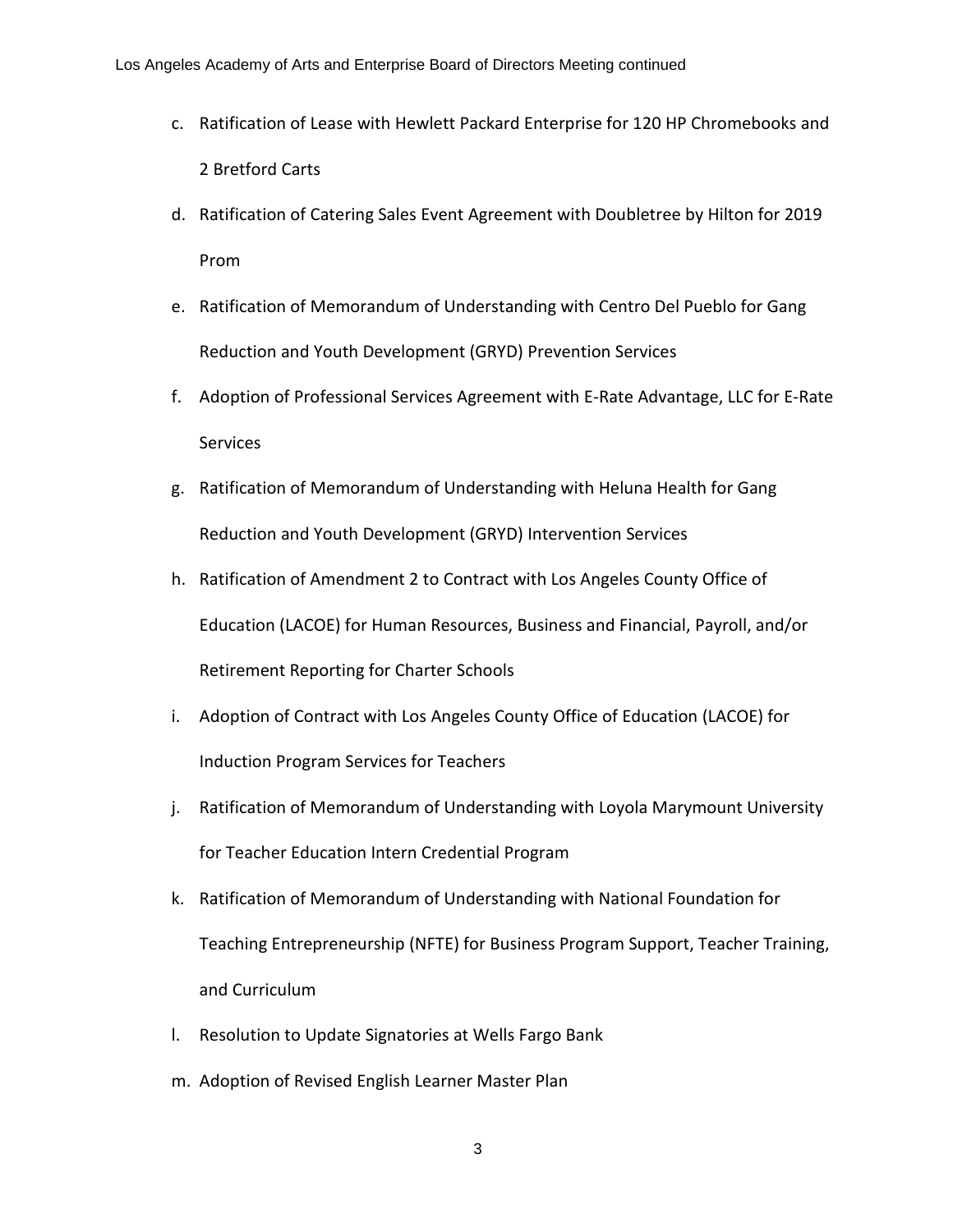- n. Adoption of Revised Mathematics Placement Policy
- 8. New Business
	- a. Approval of Financial Reports
		- i. Balance Sheet (January 2019)
		- ii. Income Statement (January 2019)
		- iii. Budget to Actuals (January 2019)
		- iv. Cash Flow (January 2019)
		- v. Check Register (December 2018 January 2019)
		- vi. Bank Reconciliations (July 2018 to January 2019)
- 9. Acceptance of Audit Report for Fiscal Year 2017 2018
- 10. Ratification of Extension of Memorandum of Understanding for Audit Firm for Fiscal Year

2018 – 2019 (Which Completes Three-year Contract Initially Executed for Fiscal Years 2016-

2017 – 2018-2019)

- 11. Discussion of LAUSD Oversight Visit 2018 2019
- 12. Acceptance of LAUSD Financial Analysis for 2018 2019 Oversight Visit
- 13. Adoption of Revised Fiscal Policies and Procedures Handbook
- 14. Acceptance of LAUSD District Validation Review for Special Education and Ratification of Corrective Action
- 15. Adoption of 2017 2018 School Accountability Report Card (SARC)
- 16. Acceptance of LAUSD Notice of Concern for Student Discipline Action and Ratification of

Response